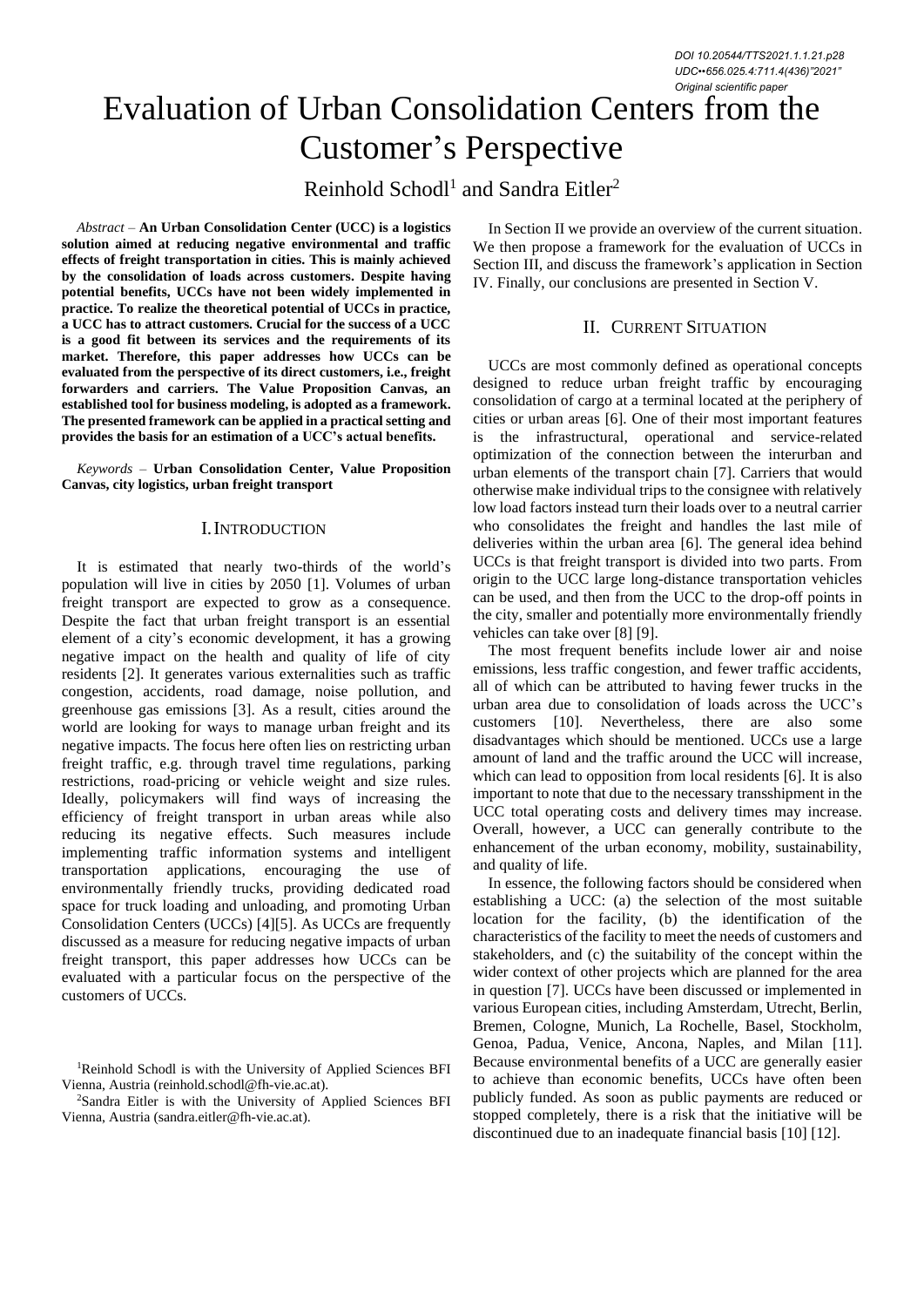A notable and rare exception here is Binnenstadservice in the Netherlands, which has been successfully operating UCCs for over 10 years. One of its success factors is its business model, which has evolved considerably. Whereas initially small city center retailers were targeted as customers in the beginning, the focus is now on logistics service providers [13]. The development of the business model was based on identifying customers who were actually willing to pay for the UCC services [14]. In summary, this means that the long-term survival of city logistics solutions requires sustainable business models [12]. In order to ensure profitable operation, it can be advisable to expand the scope of the service offering and provide additional services beyond consolidation and distribution that are useful from the customer's point of view [15]. Other critical factors for a sustainable business model include the ability to scale up and down, the flexibility to respond to changes in the dynamic business environment, the entrepreneurial role of the UCC's initiator, community recognition, innovativeness, logistics and supply chain management expertise, and the use of ICT solutions [16].

From the perspective of local authorities, logistics activities often appear to be disorganized and a UCC is seen as a solution for solving the issues that this creates. However, logistics companies may take a different view, as solving issues is actually their job [17]. This shows that a thorough understanding of the requirements of logistics companies, which are the customers of UCCs, is essential for a UCC's long-term success. We will therefore now go on to present a framework for the evaluation of UCCs from the customer's perspective.

#### III. FRAMEWORK

The framework set out below can be used to evaluate a UCC from the direct customers' perspective, i.e. from the perspective of freight forwarders and carriers. The framework does not address shippers or consignees, which can be seen as indirect customers. The framework aims to fulfill three main requirements: (a) comprehensiveness, i.e. that all the important customer-oriented aspects of a UCC are covered, (b) flexibility, i.e. that the framework can be adapted to different situations, and (c) simplicity, i.e. that the framework can be easily understood and applied.

Crucial for the success of a UCC is a good fit between its services and the requirements of its market. In other words, a proper fit between the value proposition of the UCC's services and the needs of its customers has to be guaranteed. The Value Proposition Canvas, an established tool for business modeling initially developed by Osterwalder et al. [18], has been applied as a theoretical framework to model this fit. The creators of the Value Proposition Canvas also devised the wider concept of the Business Model Canvas, which has been applied for evaluation of city logistics solutions. [12]

The Value Proposition Canvas systematically aligns the value proposition of products or services with the customer profile. According to the ideas of Osterwalder et al. [18], this can be explained as follows: The value proposition describes how the *products or services* offered to customers support them in completing their tasks. Beyond that, the value proposition includes so-called *gain creators* and *pain relievers*. A gain creator explains how added value is created for customers by the products or services. A pain reliever states how the products or services offered help to solve customer problems. The customer profile describes the *customer jobs*, i.e. the tasks that customers need to complete. For corporate customers, these are essentially specific business activities. The customer profile also comprises *gains* and *pains*. Gains are statements of added value desired by customers, and pains are the problems experienced by customers when completing their tasks. A product or service will be successful if there is a good fit between (a) the services offered and the customer jobs, (b) the gain creators offered and the desired gains, and (c) the pain relievers offered and the customer's actual pains.

Below the Value Proposition Canvas is applied for customeroriented evaluation of UCCs. Figure 1 illustrates the adopted framework. The value proposition is described for a UCC and the customer profile for its direct customers, i.e. freight forwarders and carriers.



Value proposition

Fig. 1. Evaluation Framework

The services of a UCC can be summarized as last-miledelivery and first-mile-collection of goods in urban areas. The consolidation of loads across customers and providing a convenient transition point for customers, which allows loading and unloading outside an urban area, are key features of the services. The job of the customers is fundamentally arranging and/or carrying out transportation of unit loads with origin or destination in urban areas.

In the typical situation presented in the framework there is a fit between the services and the customer jobs. However, a fit is not guaranteed if goods require special treatment, such as temperature controlled transportation, or if consolidation across customers is not possible due to the shippers' requirements or for legal reasons.

A fit between the services and the customer jobs is not necessarily sufficient for a UCC to achieve market success. A UCC should additionally aim to offer gain creators which are aligned with the gains desired by customers. The framework includes three gain creators which correspond with three desired gains. Firstly, a UCC typically creates positive environmental effects, which may improve a customer's corporate image if its communications highlight these positive effects. Such positive effects can be achieved by the use of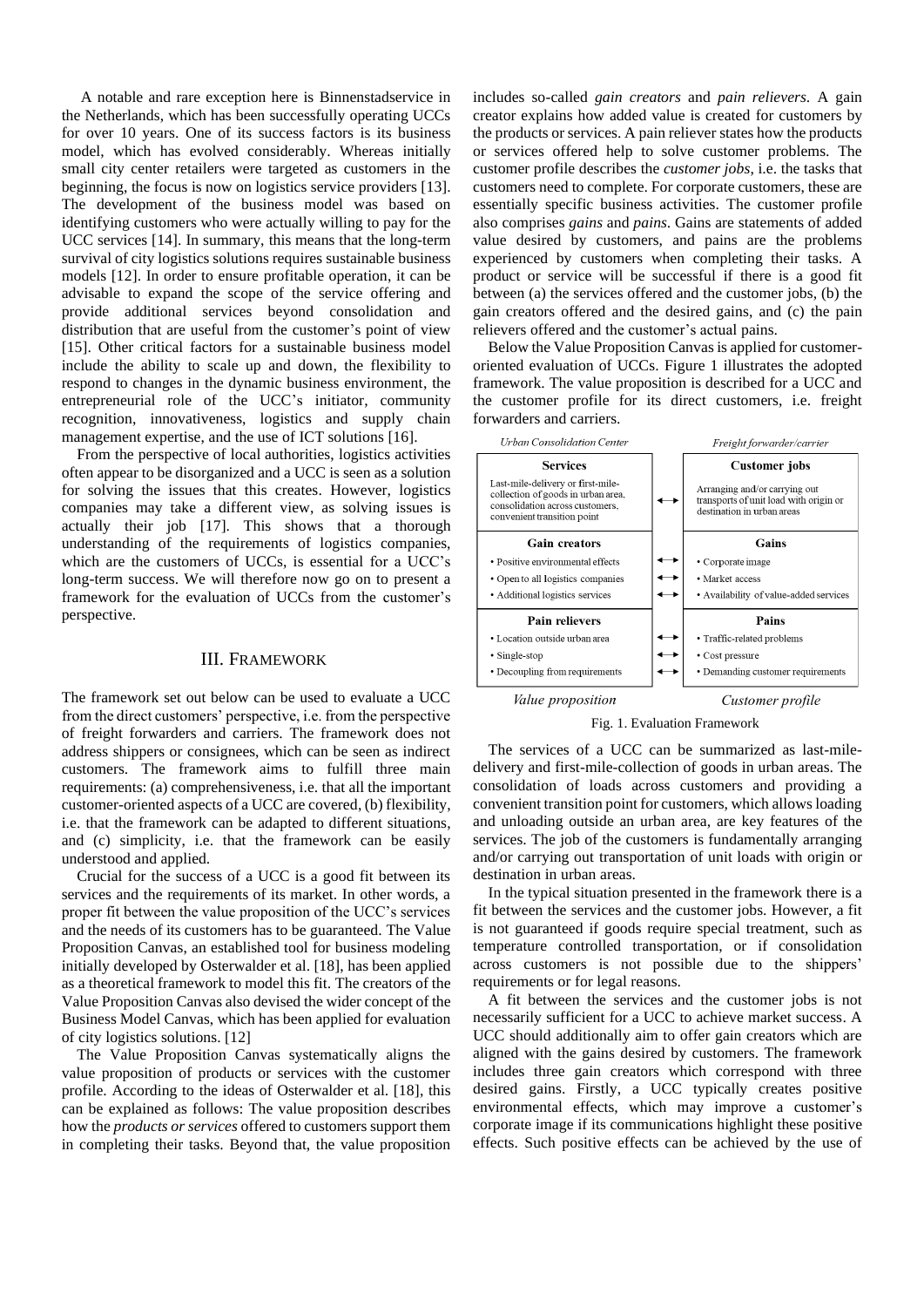environmentally friendly vehicle drive technologies by the UCC. Such technologies are currently limited in terms of range and load capacity. Relatively short journeys between the UCC's facilities and destinations in the urban area, and relatively small load sizes facilitate the use of environmentally friendly vehicles. Positive effects can also be achieved by a reduction in traffic, and consequently emissions, due to optimized routes. A UCC consolidates loads across customers, which helps to optimize routes in terms of utilization of the cargo space and distance traveled. Secondly, a UCC is generally open to all logistics companies, which can help UCC's customers to improve their access to markets. This should be particularly relevant for small- and medium-sized logistics companies with limited capabilities and resources. Thirdly, a UCC can offer additional logistics services, such as kitting, packing, labeling, quality control, returns management and waste disposal. A UCC can also provide logistics consulting services and training. The UCC's customers can benefit from the availability of such value-added services, especially when integration with the UCC's core services is achieved. Small- and medium-sized logistics companies with limited capabilities and resources may again particularly benefit here.

In the ideal typical situation presented in the framework, a good fit between the UCC's gain creators and the gains desired by the customers is achieved. However, in practice such a fit depends on the specific circumstances and preferences of the UCC's customers. If customers do not believe that a UCC is capable of delivering the defined gain creators and/or have no actual need for the defined gains, there is a danger that the fit will not be achieved.

In addition to a fit between the services and customer jobs, as well as gain creators and gains, the UCC's market success may depend on the alignment of the UCC's pain relievers with the pains customers are actually experiencing. The framework defines three pain relievers which correspond with three customer pains. Firstly, a UCC offers customers a facility for convenient loading and unloading. The location outside an urban area and the easy road access constitute a pain reliever for traffic-related problems. Several customer pains related to urban traffic are directly addressed by a UCC, e.g. traffic disruptions, problems with loading and unloading, as well as strict regulations relating to urban freight traffic. Secondly, customers deliver to or pick up loads from the UCC and the UCC takes care of the distribution in the urban area. This results in a single stop for customers, i.e. the UCC relieves customers of the pain of multi-stop routes. Such multi-stop routes add to logistics companies' cost pressure, as route planning requires resources and loading and unloading are generally costintensive activities. Thirdly, logistics companies may have to meet demanding requirements of their customers, i.e. shippers. Such pains may include, but are not limited to, requests for high delivery reliability, specification of narrow delivery windows, and refusal of irregular deliveries with relatively small quantities. The UCC can offer a pain reliever by at least partly decoupling logistic companies' operations from these demanding requirements, as the UCC takes over the distribution on the last mile.

The ideal typical situation of the framework presents a good fit between the UCC's pain relievers and customers' pains. As already mentioned above, the practical realization of the fit depends on the specific circumstances and preferences of the UCC's customers, as well as on their assessment of the UCC's capabilities.

#### IV. APPLICATION

The framework presented in the previous section helps to evaluate a UCC from a customer's perspective. The framework represents ideal typical fits between the value proposition of the UCC and the requirements of its customers. These are not derived from empirical results, but primarily based on logical assumptions. These assumptions should be scrutinized by means of an empirical survey addressing potential or current customers of a UCC. The following questions should be answered: To what extent do customers believe that a UCC is capable of delivering the defined services, gain creators, and pain relievers? To what extent customers really have to complete the defined tasks, want the defined gains, and experience the defined pains? The deviations between the ideal typical situation and the actual situation as expressed by the customers provides the basis for an estimation of the UCC's actual benefits. Indications for the proper configuration of the UCC can also be derived from such a comparison.

The framework presented here focuses on the benefits of a UCC. These benefits do not come for free, i.e. they come at a cost to the customer. Consequently, a comprehensive evaluation also has to investigate the related costs incurred by the customers of a UCC. These costs are not just the charges that the customers of a UCC have to pay for the service, but may also include losses in terms of quality and time. A quality loss may occur if the customer is no longer able to control the entire transport chain. A time loss can result from the transshipment step at the UCC, which adds some additional time.

#### V. CONCLUSIONS

A UCC aims to address two major challenges in city logistics: It helps to reduce environmental pollution and to ease traffic congestion caused by urban freight transport. UCCs are therefore a common topic in the literature and city planners are familiar with the UCC concept. Despite having the theoretical potential to improve city logistics UCCs have not been widely implemented in practice, and there are even examples of failed UCCs. This begs the question of how the full theoretical potential of UCCs can be realized in practice.

To be successful, it is obvious that a UCC has to attract customers, i.e. freight forwarders and carriers. There are at least three possible levers on demand for the services a UCC offers. Firstly, legal interventions, such as restrictions on entering a city or congestion charges, can make UCCs an attractive alternative. Secondly, public funding can give UCCs a competitive advantage. Thirdly, a customer-orientated service design, founded on actual customer needs which stimulates customer demand. If the customer-oriented approach is